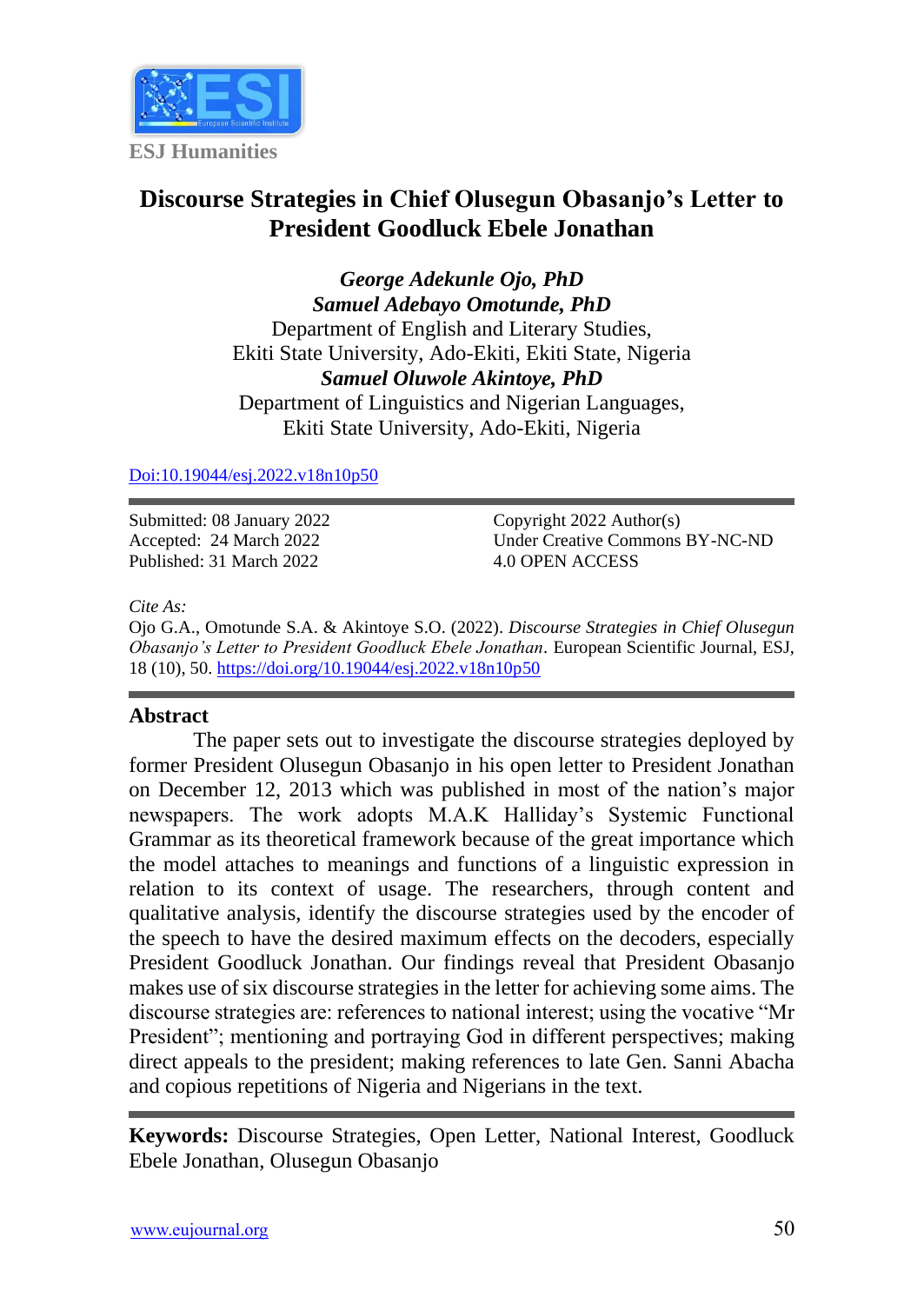## **1. Introduction**

Political leaders and politicians generally need to communicate their thoughts, feelings, intentions, and opinions to their associates, followers, opponents, and contemporaries in the entire political area(s) over which they superintend (local government, state or the entire country). The most acceptable medium to achieve this is through language. This agrees with the position of Emeka-Nwobia (2016:13) that language is "the central focus of human existence and the paradigm of expression of intent, thought and actions".

Depending on several factors, political leaders and politicians may make use of either the spoken or the written medium to pass on their messages. Depending again on several considerations, especially what such politicians or political leaders hope to achieve, the nature and composition of the audience, the nature of the message, the urgency of feedback etc, several channels are open for politicians to pass on their intentions, feelings, and thoughts. Fairclough (2003) writes that the ability to determine the most appropriate channel is very germane to the effectiveness of communication. He further asserts that the channels encompass both oral and written modes. He also observes that while written communication does not have the merit of immediate feedback and interaction, it can be the most appropriate and effective means of conveying a large amount of information.

It must have been because of the advantage of written communication as identified above that made former President Obasanjo on December 12, 2013 to choose the written medium, precisely the form of an open letter to make known his opinions, thoughts, feelings, and observations about Dr Ebele Jonathan and his administration. Commenting on the volume of the letter, Ekhareafo and Ambrose(2015:294) write that " The letter is paged 18 which is a copious one for a busy person like a president of a nation to read."

The letter falls within the purview of political discourse. By political discourse, we mean discourse "about the text and talk of professional politicians or political institutions such as Presidents, Prime Ministers and other members of government, parliament or political parties, both on the national and international levels" (Van Dijk, 1997:12). However, the scholar (van Dijk 1997: 12) adds that the text must have political functions and implicatures. The text under study is a political discourse because it is a letter written to the then President of Nigeria (Dr Goodluck Jonathan) by Chief Olusegun Obasanjo who himself was a two-term president of the Federal Republic of Nigeria (1999-2007).

## **1.1. Highlights of the Letter**

The letter was written on the  $12<sup>th</sup>$  of December, 2013 and published in different national dailies and given different titles. While *The Guardian*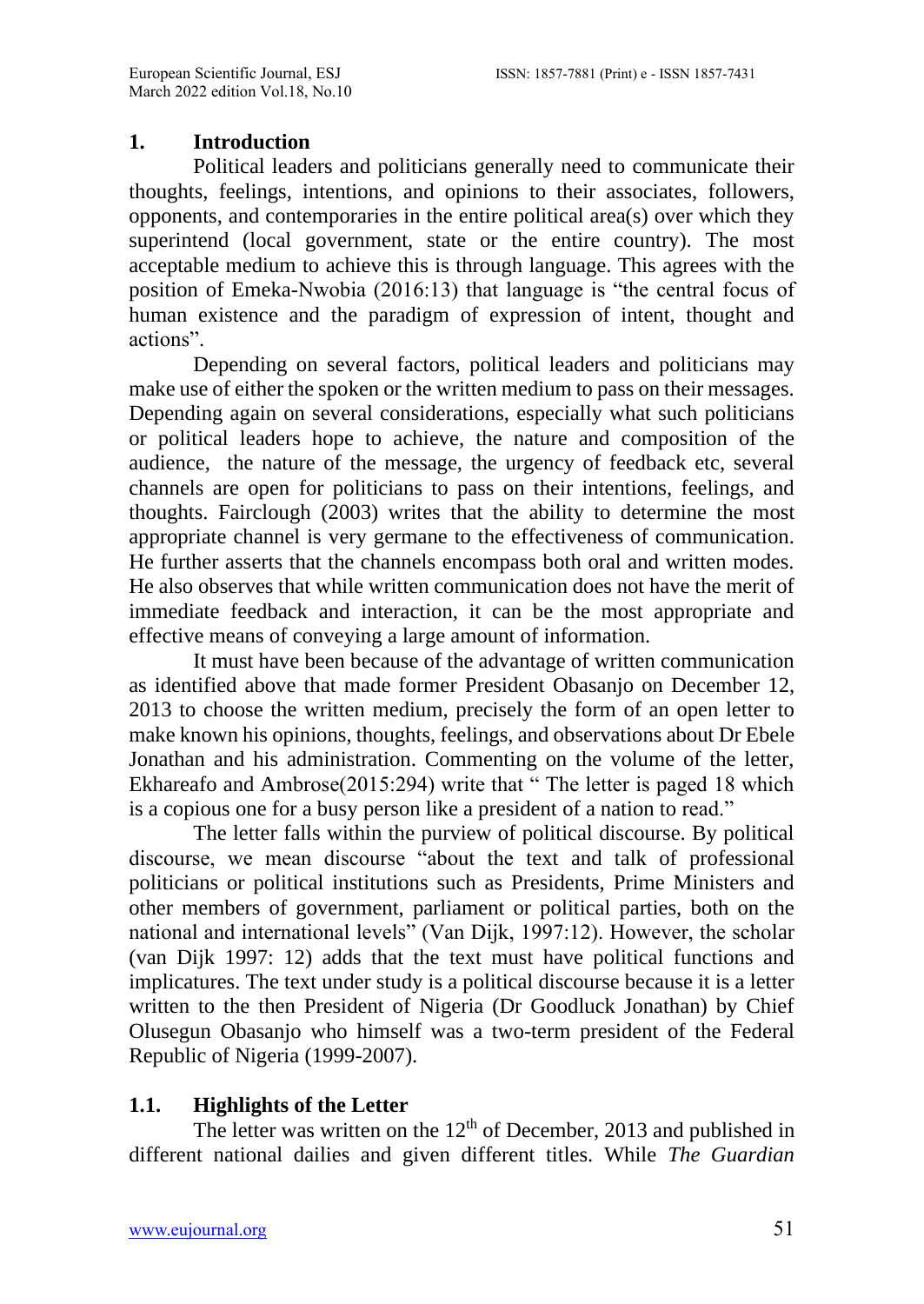captions it "Obasanjo writes Jonathan", *Nigerian Tribune* entitles it "Before it is too late" The letter informs Dr. Jonathan (the then president) of the various political, economic, social, and security challenges facing the country. Chief Obasanjo blames him for not measuring up in some areas. He also accuses Dr. Goodluck Jonathan that he is not loyal to the party – Peoples Democratic Party (PDP) which brings him to power but that he promotes the interest of other political parties in different states of the federation over that of PDP in order to further his personal political ambition. In the letter, Obasanjo also openly accuses Dr. Goodluck of not being a man of his words by planning to contest for the post of President in 2015 general elections despite his earlier assurances that he would not contest. Furthermore, he indicates that Dr. Goodluck assists a notorious murderer to evade justice and even sends presidential delegations to welcome him home. Chief Obasanjo equally writes that he is privy to the information that the president is secretly training some snipers and other armed personnel for political purposes. Other sections of the letter accuse the president of the inability to control corruption that stinks all around him, shielding an internationally known drug baron from justice as well as promoting him politically, allowing and tacitly encouraging the people of the Ijaw nation to insult other tribes in the country simply because the president (Dr. Goodluck Jonathan) is from Ijaw, and stepping down infrastructural development in Rivers State for political reasons.

Ordinarily, there is nothing bad or strange for an ex-president to make his observations (positive or negative) about the state of the nation known to the ruling president and the entire citizens. However, different people will look at it from different perspectives and give different interpretations to the action of Chief Olusegun Obasanjo. While some people will interpret the content of the letter as issue-based, others will see it as a personal attack on the president and an attempt to ruin him politically. The encoder of the letter himself must have thought of how his intention of writing the letter would be interpreted (rightly or wrongly), hence, the use of some strategies to achieve specific goals in the letter.

#### **1.2. Theoretical Framework**

The theoretical framework adopted for this work is Systemic Functional Grammar (SFG) pioneered by M.A.K. Halliday. SFG places emphasis on the relationship between language and the social situations of its use. In the words of Fairclough (2003:7), "systemic functional linguistics is concerned with the relationship between language and other elements and aspects of social life and its approach to the linguistic analysis of texts is always oriented to the social character of texts". SFG is a grammar that places emphasis on meaning, function and language use". (Ojo, 2018:1). This simply means that the grammar is not solely concerned about formal analysis of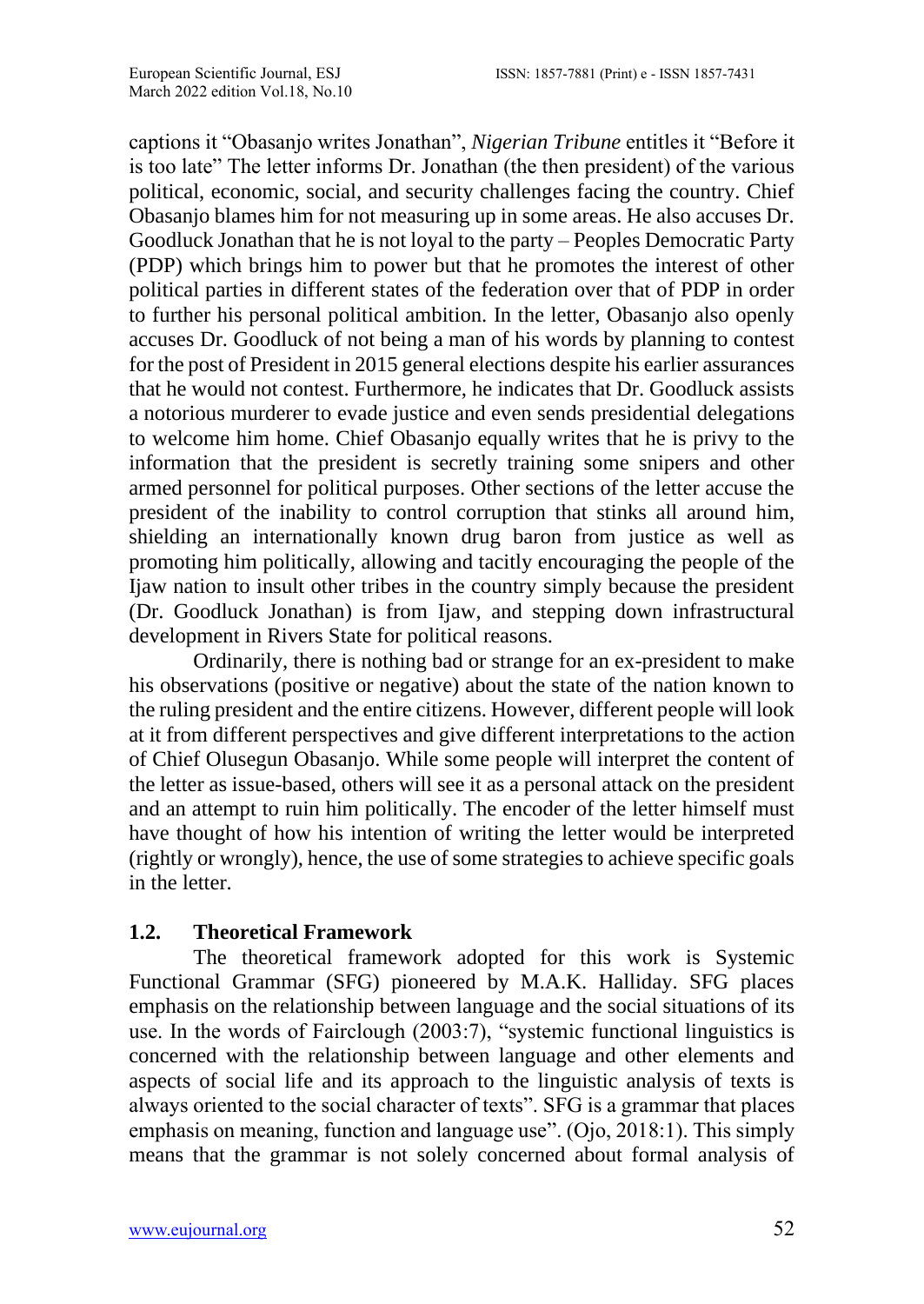sentences or phrases but also with their functions in context. This view supports the position of Martin and Mathienssen (1997:3) quoted in Omotunde and Akinwotu (2018:97) that the grammar makes it possible to have more knowledge about language in context and that it provides us with "a tool for understanding only a text the way it is". SFG is noted for its metafunctions which are ideational, interpersonal, and textual. It is the interpersonal function that is relevant to this work. In the words of Halliday (1978):

The interpersonal component represents the speakers' meaning potential as an intruder. It is the participating function of language, language as doing something. This is the component through which the speaker intrudes himself into the context of situation, both expressing his own attitude and judgments and seeking to influence the attitudes and behaviours of others ( p.112).

The above simply means that it is through the interpersonal component of language that speakers or writers pass on various meanings and messages to their listeners or readers. Also, through interpersonal meaning, speakers and writers exhibit their attitudes towards the subject or object of discourse.

Another important thing about Systemic Functional Grammar (SFG) is the notion of "choice" which is very central to the realisation of meaning in discourse. On the issue of choice, Ademilokun (2016) declares that:

SFL echoes the view that language users make choices out of the options available to them anytime they use language and the options are determined by the conditions of language use. The theory has a deep view of context as it accounts for how the context of language use shapes the language that is used(p .31).

The above reveals that the issue of choice is essential to the realisation of the exact message and meaning which speakers and writers have in mind. This is why Fontaine (2013:11) writes that "there is general agreement that meaning is choice and choice is meaning". This theory is appropriate to this work because, first, the interpersonal function of the grammar will make it possible to reveal the various meanings and functions of the discourse strategies used by Chief Olusegun Obasanjo in his letter to President Goodluck. Also, the researchers believe that some expressions/words used by Chief Olusegun Obasanjo when writing the letter are deliberate choices in order to realise certain interpersonal meanings.

## **2. Literature Review**

The type of political discourse under investigation is not as common as other genres like campaign speeches, inaugural speeches, acceptance speeches, and Independence Day speeches by Presidents and Governors.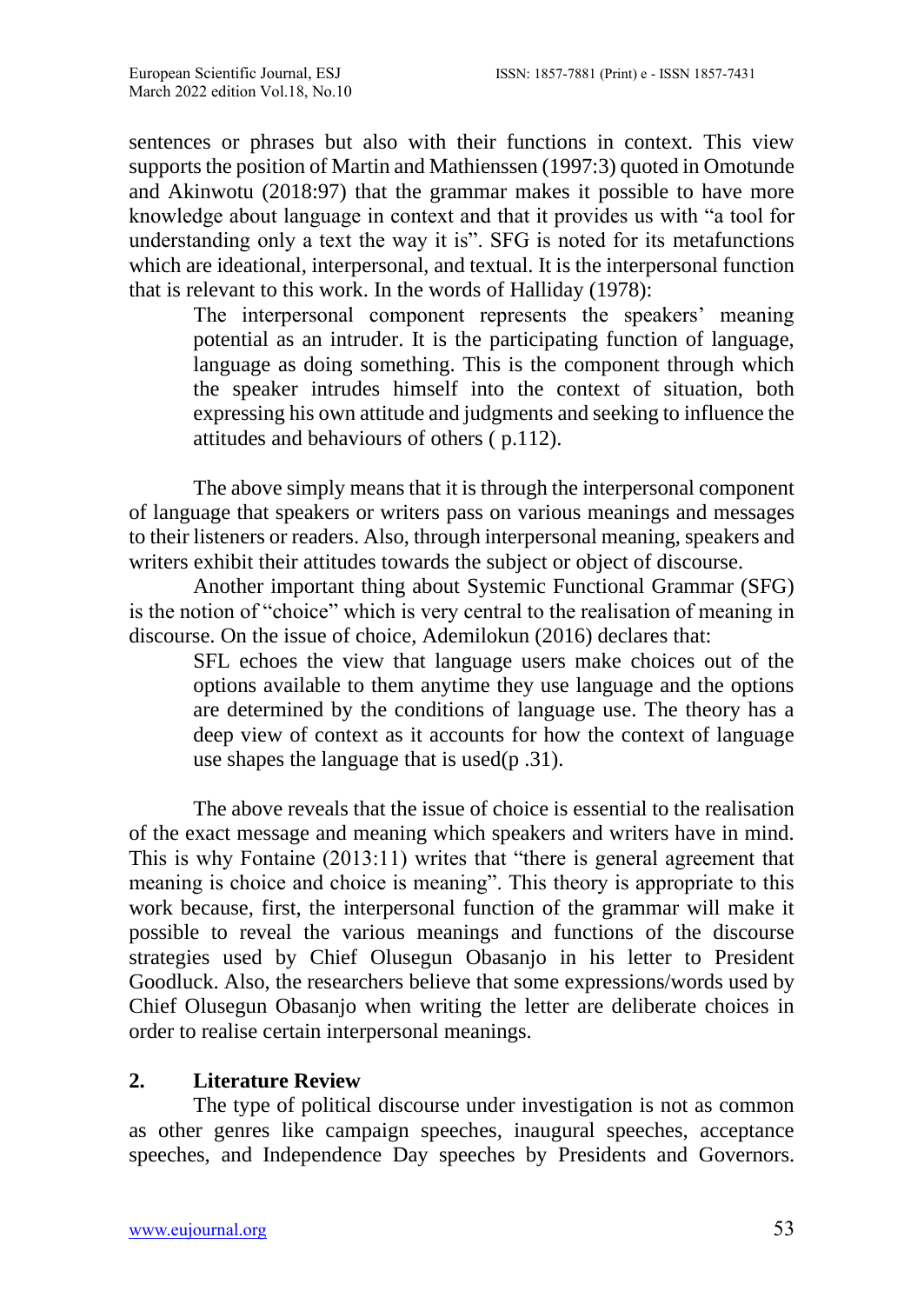However, the few available ones, specifically on the letter in question, are reviewed below.

Omojuyigbe's (2015) work centres on discourse markers in Chief Olusegun Obasanjo's letter to President Goodluck Jonathan. The author reveals that discourse markers were engaged to make readers believe that President Jonathan was guilty of all the allegations leveled against him in the letter. However, the analysis mainly dwells on the discourse markers such as: or, nor, however, now, so to say, but, for now, and others which have clear meanings in their context of use. This approach is far from the current linguistic investigation.

Ekhareato and Ambrose (2015) investigate the letter in question from the angle of critical discourse analysis. Though the work adopts critical discourse analysis as its theoretical framework, it only centres on the few situations where metaphorical extensions, linguistic irony, pun, and face threatening acts are used in the letter as well as where there are demonstrations of power and superiority in the speech. In other words, the paper has a different focus from our work. Anaedozie (2015) makes use of insight from the metaphor of cancer to analyse not only Obasanjo's letter but also Jonathan's reply to the letter. It is important to note that the work is only a commentary on the issues of corruption raised in the two letters and they are not discussed from the angle of linguistic analysis. In addition, Aworo-Okoro and Mohammed's (2016) work is a speech Act Analysis of the letter from Lawal's theory of speech acts and Levinson's Negotiation theory. However, the findings from the work cannot be generalised in that it only makes use of eleven sample sentences from each of the two letters used for the study. Apart from the above, the work under review is not the same in focus with the current research. Lastly, Oguche and Ibrahim (2018) examine the letter from the angle of political science by adopting democratic-participant theory meaning that the work adopts a totally different approach towards studying the letter under investigation. The above are the few scholarly works which the authors of this paper could get and it is clear that none of them is centred on the discourse strategies used by Chief Olusegun Obasanjo for the purpose of achieving some goals in the letter. The current research endeavour fills the gap.

## **3. Source of Data and Method of Data Analysis**

The data for this study were obtained from *The Guardian* newspaper of December 12, 2013, although other major national dailies in Nigeria published the letter since it was a major news item. After carefully reading the letter, the researchers identify some major discourse strategies adopted by the writer of the letter after which excerpts are taken from it to back them up. The significance of each particular discourse strategy identified is also fully explained. References are made outside the text to clarify some points where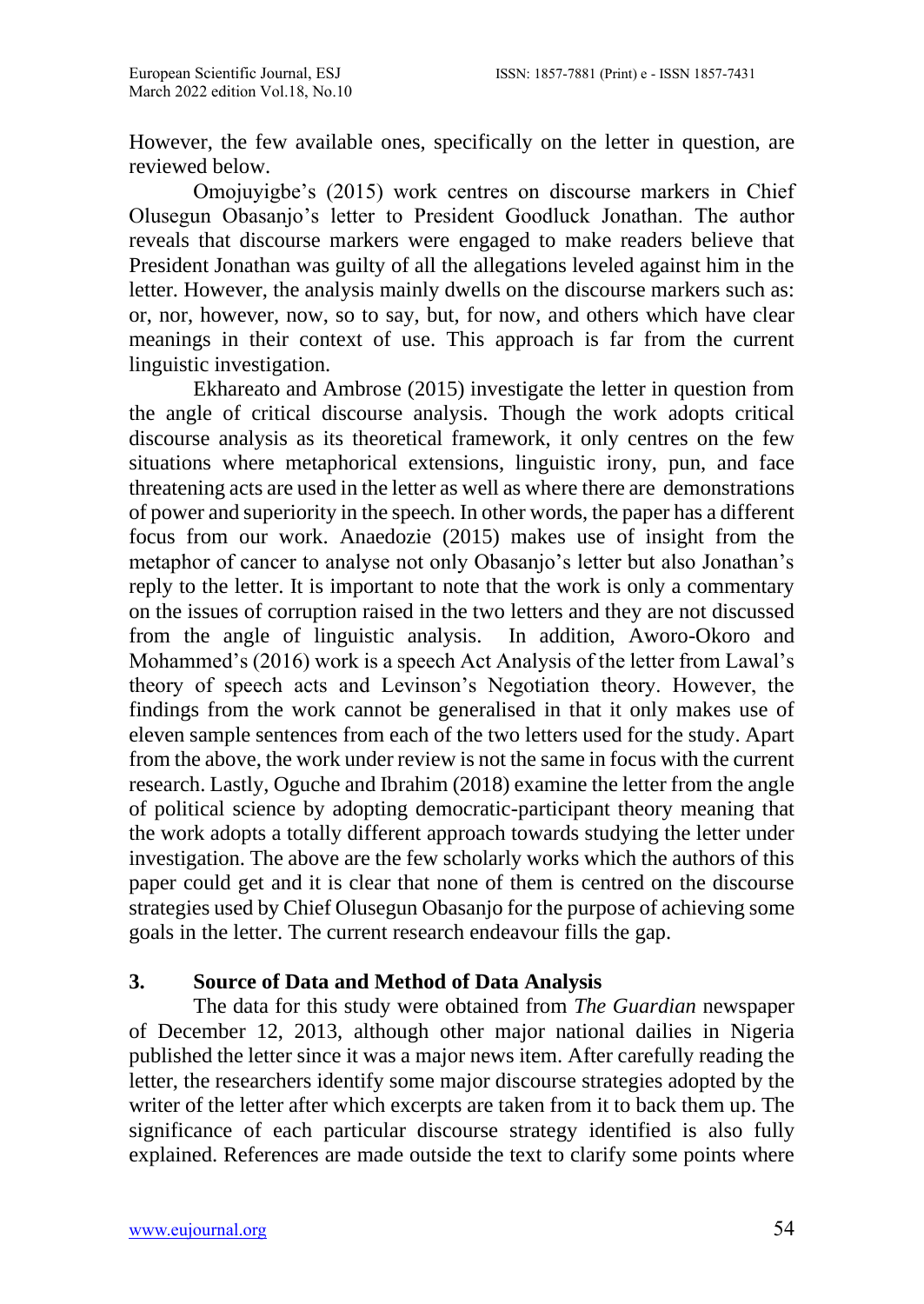such will aid comprehension of the point being made. The authors use a qualitative approach in their analysis of the discourse strategies identified in the text under study.

## **4. Data Analysis / Result**

This section discusses the discourse strategies adopted by Chief Obasanjo in our data.

## **i. Mentioning "National Interest"**

This is one of the most significant strategies used by Obasanjo in the letter. He mentions "national interest" fifteen (15) times for achieving different pragmatic intentions. This is a way of endearing himself to the minds of his readers not only in Nigeria but other people in other parts of the world. It is a way of indicating that whatever he writes about President Jonathan and about his administration is not borne out of any selfish or ulterior motives. Mentioning "national interest" repeatedly is also a way of saying that national interest supersedes any other interest. In fact, it is a way of silencing all wouldbe critics of the letter. Below are a few examples of where "national interest" is used in the letter.

- a. *I am constrained to make this an open letter to you for a number of reasons. One, the current situation and consequent possible outcome dictate that I should before the door closes on reason and promotion of national interest, alert you to the danger that may be lurking in the corner.* (emphasis ours).
- b. *Mr. President, you have on a number of occasions acknowledged the role God enabled me to play in your ascension to power… You put me third after God and your parents among those that have impacted most on your life.... For me, I believe that politically, it was in the best interest of Nigeria that you, a Nigerian from a minority group in the south, could rise to the highest pinnacle of political leadership. If Obasanjo could get there, Yar'adua could get there and Jonathan can get there, any Nigerian can. It is now not a matter of the turn of any section or geographical area but the best interest of Nigeria and all Nigerians*.
- c. *I have had opportunity in recent times to interact closely with you, and I have come to the conclusion painfully or happily that if you can shun yourself to a great extent of personal and political interest and dwell more on the national interest and also draw the line between advice from selfish and self-centred aides and advice from those who in the interest of the nation may not tell you what you will want to hear, it will be well.*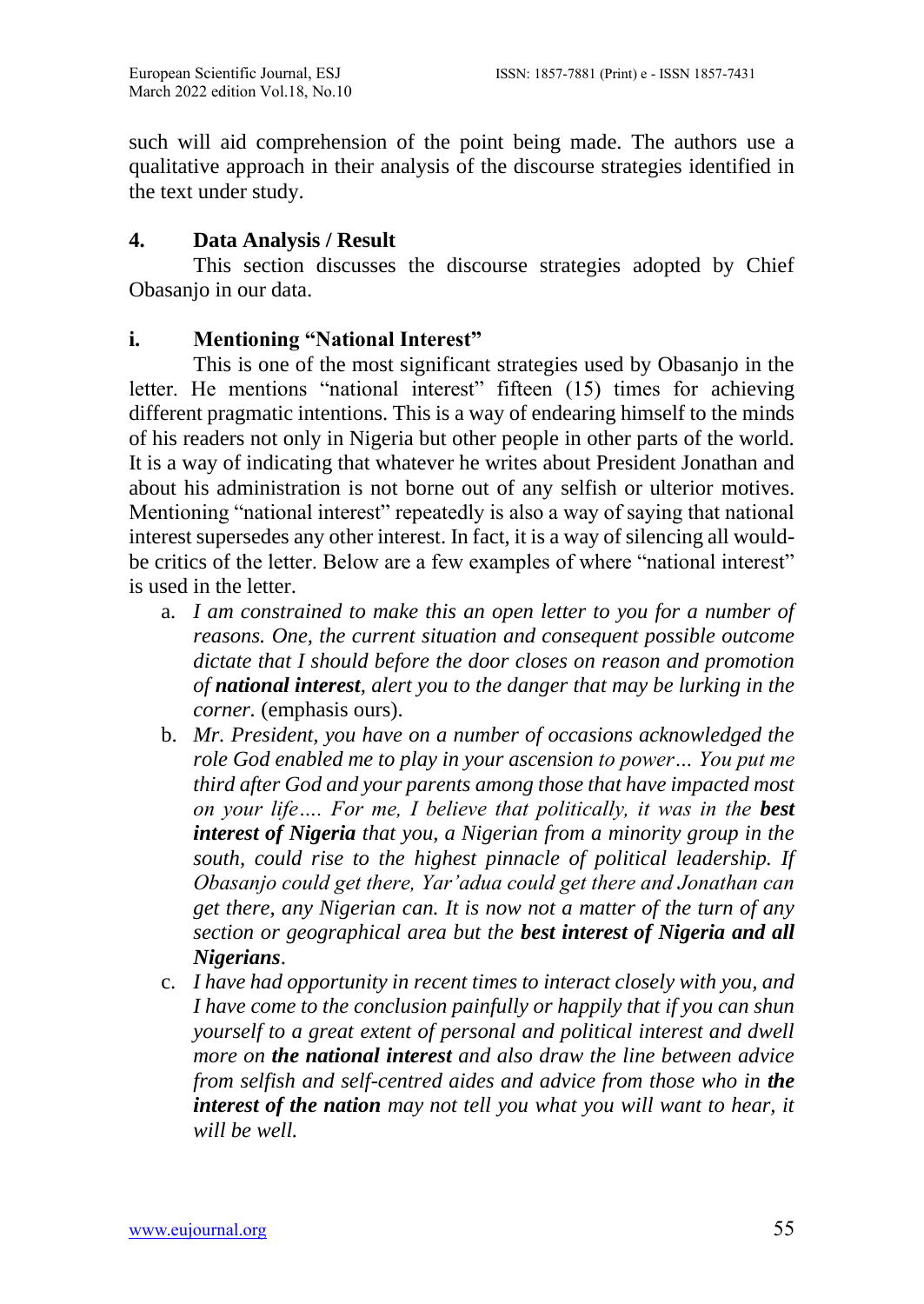- d. *This is being oblivious of the sacrifices others have made in the past for the unity, stability and democracy in Nigeria in giving up their lives, shedding their blood and in going to prison. I personally have done two out of the three sacrifices and I am ready to do the third if it will serve the best interest of the Nigerian dream.*
- e. *But I will not support what I believe is not in the best interest of Nigeria no matter who is putting it forward.*

A closer look at the above excerpts will reveal that Obasanjo uses the phrase "national interest" or its equivalent for many things.

In excerpt "a", national interest or its equivalent is used to justify his current letter to Jonathan. The phrase "national interest" is used in the second sentence of the 18-page letter. Here, it is strategically used to give the impression at the outset of the letter that the purpose is mainly the promotion of national interest. In excerpt "b", he uses it to justify his staunch support for Jonathan to become the president of Nigeria in 2011. In excerpt "c", pragmatically, the phrase "national interest" or "in the best interest of the nation" is used to advise Jonathan to allow national interest to guide his actions as the president of Nigeria then. In excerpt "d", in a rare show of commitment to one's country, Obasanjo reveals the extent he can go because of national interest – that he can die for Nigeria. To explain further the excerpt under consideration ("d"), Obasanjo fought during the Nigerian Civil War (where he shed his blood); he was imprisoned by Abacha on a trumped- up charge of planning to overthrow the government of Abacha, and here in this letter, he writes that "I am ready to do the third if it will serve the best interest of Nigerian dream". In essence, Obasanjo is saying here that he can die for Nigeria if it is going to serve the interest of Nigeria. In excerpt "e", Obasanjo reveals what he will not do in the national interest. The above has shown that Obasanjo's use of "national interest" or "in the best interest of Nigeria" is a discourse strategy used to pass across different messages.

#### **ii. Using the vocative "Mr. President"**

The vocative "Mr. President" is used fourteen (14) times in the letter by Obasanjo. Even though Obasanjo surpasses Jonathan in age, political experience (both nationally and internationally), personal recognition (both nationally and internationally), he still gives Jonathan the recognition and respect due to his office as the President of Nigeria then. The continuous mentioning of "Mr. President'' is a way of acknowledging Jonathan as the overall head of the country and that he (Obasanjo) is not out to disrespect that office or undermine his authority. The second reason for repeating "Mr. President" is to pragmatically inform Jonathan that he should take note of some points. In essence, he uses "Mr. President" anytime he (Obasanjo)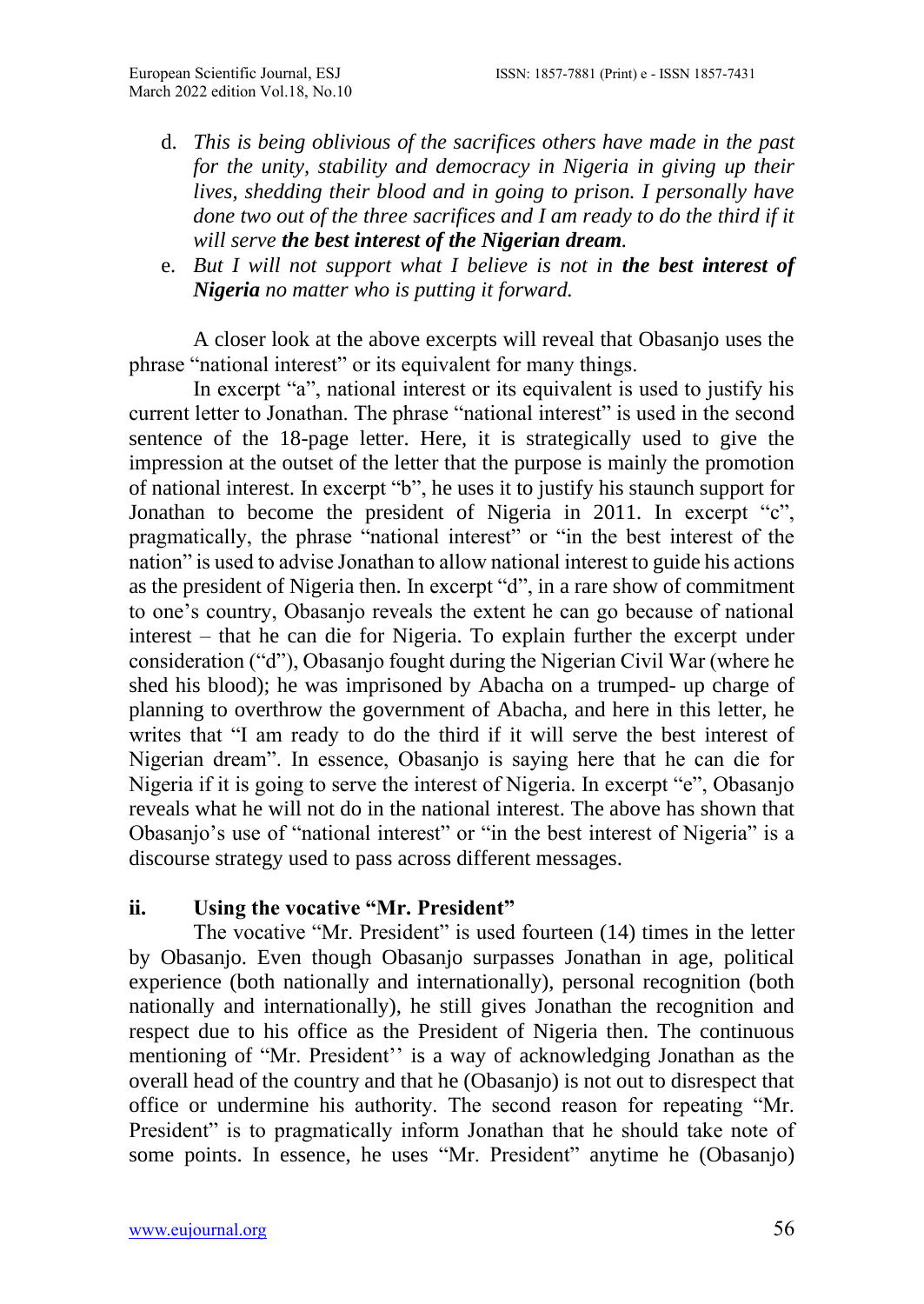wishes to advise or plead with him. In other words, Obasanjo uses Mr. President as an attention-getting device.

- a. Mr. President, let me plead with you for a few things that will stand you in good stead for the rest of your life. Don't always consider critics on national issues as enemies.
- b. Mr. President, be very wary of assistants, aides and collaborators who look for enemies for you. I have seen them with you and some were around me when I was in your position.
- c. Mr. President, let me again plead with you to be decisive on the oil and gas sector so that Nigeria may not lag behind.
- d. Mr. President, let me hope that as you claimed that you have not told anybody that you are contesting and that what we see and hear is a rumbling of overzealous aides, you will remain a leader that can be trusted.
- e. My last piece of advice, Mr. President is that you should learn the lesson of history and please, do not take Nigeria and Nigerians for granted.

 In all the above excerpts, Obasanjo uses the vocative "Mr. President" to ensure that he (Jonathan) listens to and digests his (Obasanjo) advice, entreaties and pleadings.

## **iii. Mentioning and portraying God in different perspectives**

This is a very unusual political discourse in that Obasanjo mentions God seventeen (17) times. He portrays God in different perspectives. The majority of Nigerians erroneously believe that political leaders who make references to God often must be a "God- fearing" person, hence, reliable, trustworthy, and responsible with the overall conclusion that such leaders are qualified to be supported. In short, mentioning God several times in the letter is meant to convince his Nigerian readers that he is a real Christian who "knows" God and His various attributes and power with the overall aim of convincing his readers that what he has written in the letter is nothing short of the truth and that all his conducts are divinely guided. The excerpts below convey some of the different perspectives in which Obasanjo portrays God in order to project the image of somebody who is close to God.

a. Mr. President, you have on a number of occasions acknowledged the role **God** enabled me to play in your ascension to power. I have always retorted that **God** only put you where you are and those that could be regarded as having played a role were only instruments of **God** to achieve **God's** purpose in your life. (Emphasis ours).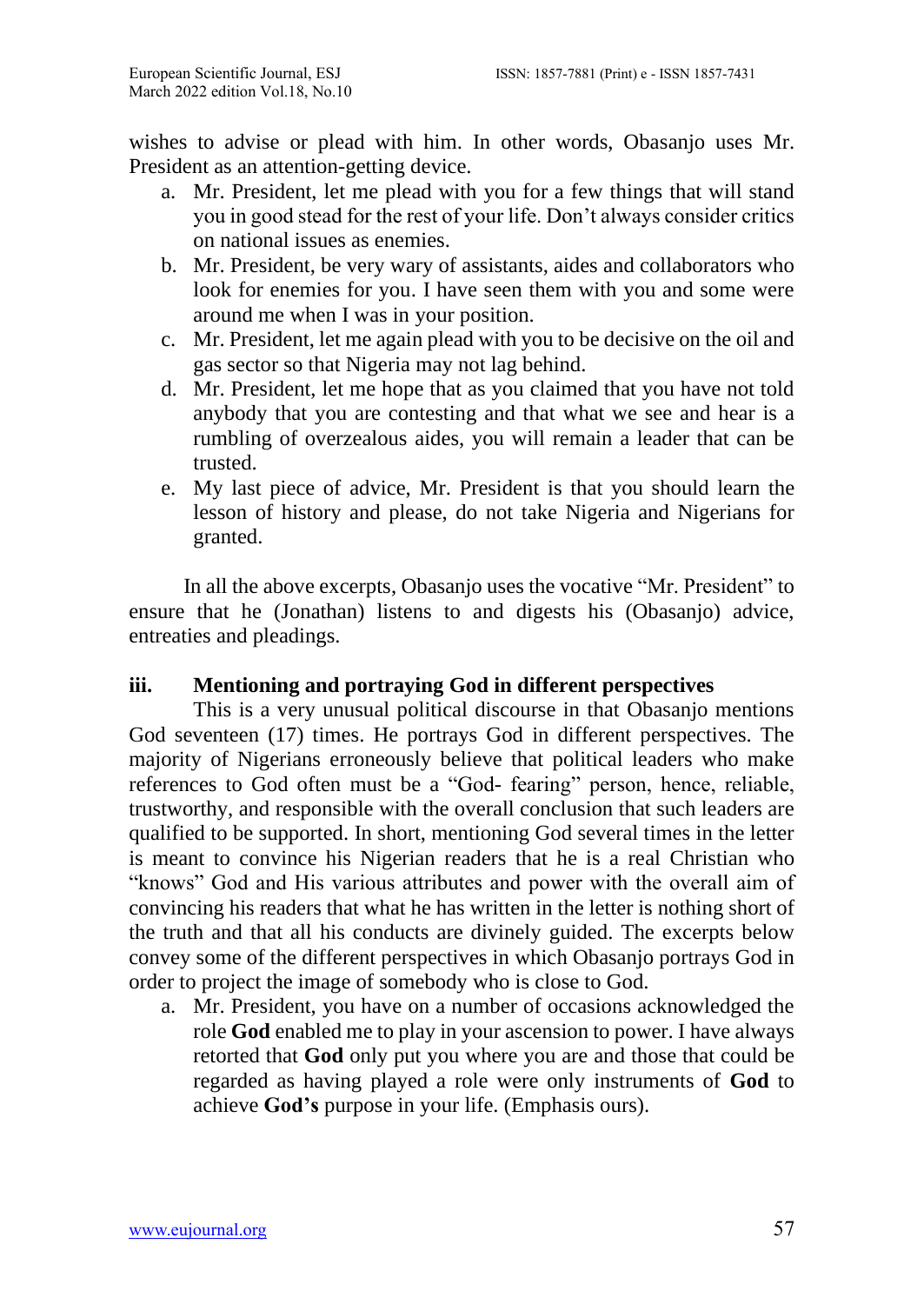Obasanjo is saying above that it is only God that "enthrones" or "crowns" somebody, hence, Jonathan's presidency is an act of God and that he (Obasanjo) is only an instrument in the hands of God through which Jonathan became the president.

What Obasanjo is saying here in the religious parlance is that "he returns all glory to God" which is meant to thrill the adherents of the three major religions in Nigeria.

b. We must all remember that corruption, inequity and injustice breed poverty, unemployment, conflict, violence, and wittingly and unwittingly create terrorists because the opulence of the governor can only lead to the leanness of the governed. But **God** never sleeps. He is watching, and bidding His time to dispense justice.

The perspective of God which Obasanjo shows above is that God is the judge of exploiters, oppressors, and corrupt people.

c. May **God** grant you the grace for at least one effective corrective action against high corruption which seems to stink all around you in your government.

The only reason Obasanjo could bring God into the above scenario is to portray himself to Nigerians as a leader who relies on God for everything. Otherwise, it is self-discipline, national interest and legal steps that Jonathan needed that time to take an "effective corrective action against high corruption" that surrounded him at that time.

d. **God** is never a supporter of evil and will surely save PDP and Nigeria from the hands of destroyers.

Mentioning God as the solution to PDP and Nigeria's problem is selfserving. These are mundane problems that require mundane approaches to finding solutions to. In essence, Obasanjo only wishes to give the impression that he is a person who believes in God in tackling or resolving every problem pertaining to Nigeria.

## **iv. Direct Appeals to the President**

There are more than ten (10) appeals in the letter. These appeals normally come at the end of any serious issues or observations raised by Obasanjo. The main purpose of the appeals is to show that he (Obasanjo) is not merely interested in pointing out the problems or issues at hand in order to castigate or ridicule the president or to show that he is not capable, but rather to indicate that he is really concerned with how to solve the problems in the interest of the nation. One of the ways of showing this concern is through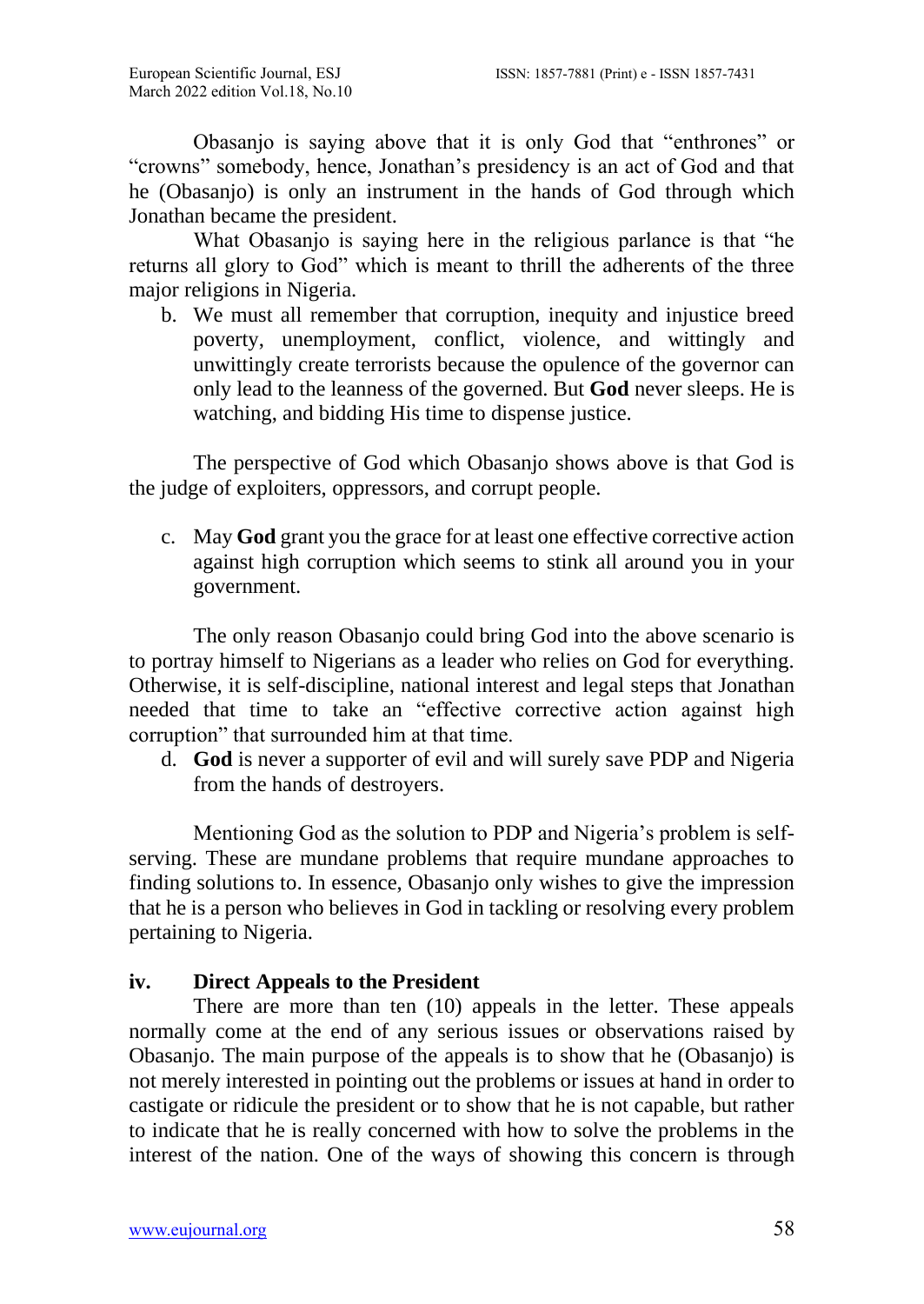appeals. The appeals in the letter are in the form of pleading, advising, and appealing. Few examples are given below.

a. I wish to see no more bloodshed occasioned by politics in Nigeria. Please, Mr. President, be mindful of that. You were exemplary in words when during the campaign and the 2011 elections, you said "my election is not worth spilling the blood of any Nigerian." From you, it should not be if it has to be... let peace, security, harmony, good governance development and progress be for Nigeria… **you can do it and I appeal that you do it.** (emphasis ours).

The expression in bold letter above is an appeal to Jonathan not to allow political violence to engulf Nigeria, but instead do all he can to promote peace, security, harmony, good governance, development, and progress for Nigeria.

b. Nigeria, which is the Saudi of Africa in oil and gas terms, is being overtaken by Angola only because necessary decisions are not made timely and appropriately. **Mr. President, let me again plead with you to be decisive on the oil and gas sector so that Nigeria may not lag behind**. (Emphasis ours).

The appeal above is made to President Jonathan to take an economic decision that will benefit Nigeria. The appeal shows again that Obasanjo is economically concerned about Nigeria.

c. Mr. President, **let me plead with you for a few things that will stand you in good stead for the rest of your life**. Don't always consider critics on national issues as enemies. Some of them may be as patriotic and nationalistic as you and I who had been in government. Some of them have passion for Nigeria as we have. (Emphasis ours).

Obasanjo uses the appeal above to show his concern for how Jonathan may wrongly judge and assess some people who have come to genuinely advise him (Jonathan).

d. I know you have the power to save PDP and the country. **I beg you to have the courage and the will with patriotism to use the power for the good of the people**. (Emphasis ours).

The appeal above is to indicate his concern and his love for the generality of Nigerians, hence, his appeal to Jonathan to use his power for the good of the people.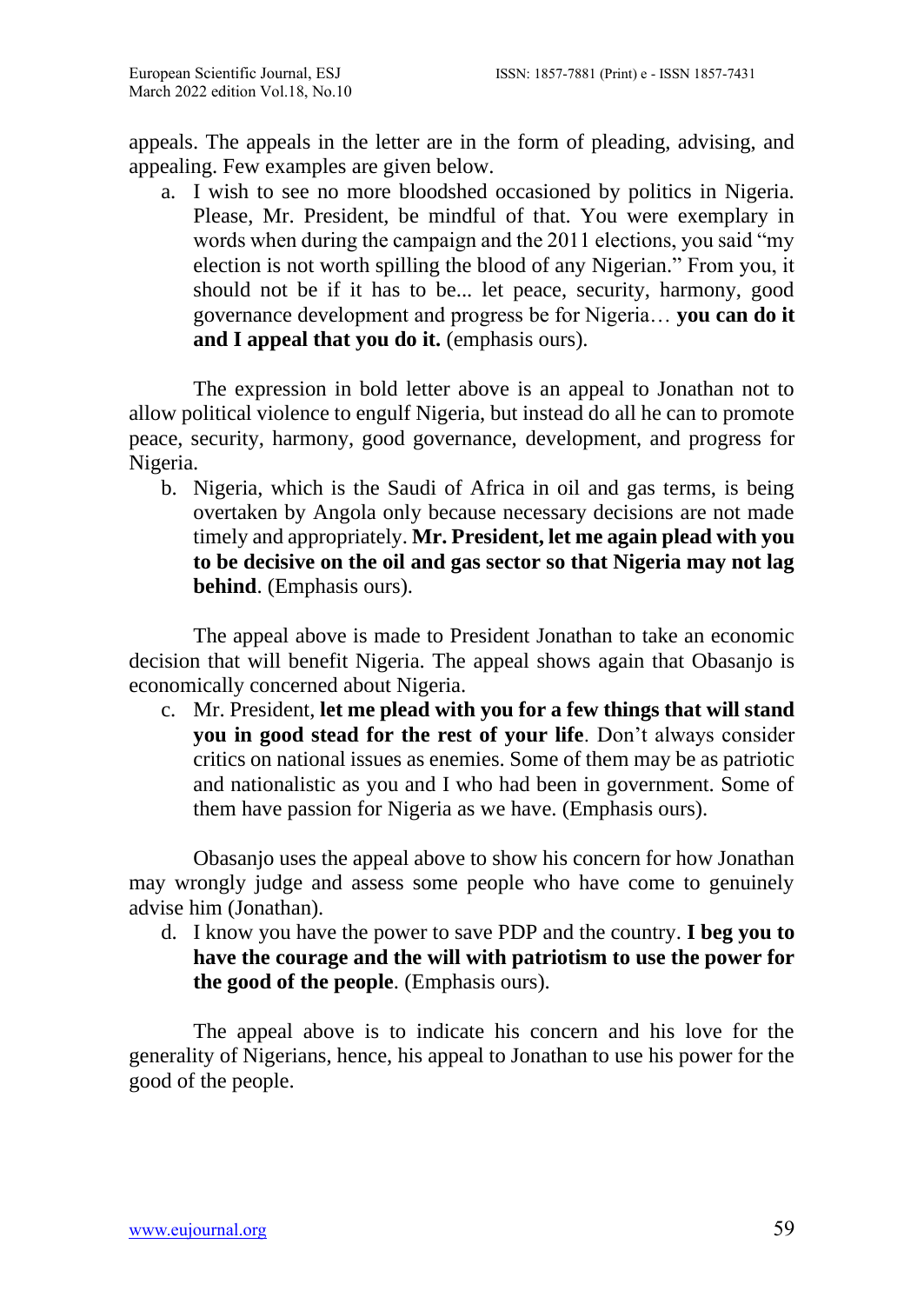## **v. Direct References to Abacha**

Abacha's name is mentioned five (5) times in the letter. Abacha was a military ruler who ruled Nigeria with a heavy hand from 1993 to 1998. He was the greatest dictator known in modern Nigeria. At a later time of his inglorious regime when he wanted to transmute into a civilian president, he became very ruthless and impatient towards any dissenting opinions. Many notable Nigerians were killed and many others had to flee the country to save their lives. The encoder of this letter (Obasanjo) and many other notable Nigerians were hauled into prison on trumped-up charges. In fact, no living, sane, and mature Nigerian at that time would ever forget Abacha's regime and Abacha's name. Financially, Abacha looted the country to the point of comatose. Below are some of the excerpts in which Abacha's name is mentioned.

- a. I could sense a semblance between the situation that we are gradually getting into and the situation we fell into as a nation during the Abacha era.
- b. The harassment of my relations and friends and innuendo that are coming from Government Security apparatus on whether they belong to new PDP or supporters of defected Governors and which are possibly authorised or are the works of overzealous aides and those reading your lips to act in your interest will be counterproductive. It is an abuse of the security apparatus. Such abuse took place last in the time of Abacha.
- c. Allegation of keeping over 1000 people on political watch list rather than criminal or security watch list and training snipers and other armed personnel secretly and clandestinely acquiring weapons to match for political purposes like Abacha and training them where Abacha trained his own killers, if it is true, it cannot augur well for the initiator, the government and the people of Nigeria.

All the excerpts above show some negative things that Abacha did when he was ruling. So, making references to Abacha is a discourse strategy meant to achieve two things:

- a. To make Nigerians start scrutinising, monitoring and checking president Jonathan's actions very well in order to prevent misuse of power and dictatorial tendencies.
- b. To make Jonathan himself have a re-think and a review of some of his actions that may make Nigerians to associate his name with Abacha and to prevent history from judging him harshly.

## **vi. Repetitions of Nigeria/Nigerians**

In the text, Nigeria and Nigerians are mentioned 92 times. These could have been replaced or substituted with "nation/country" and "citizens of the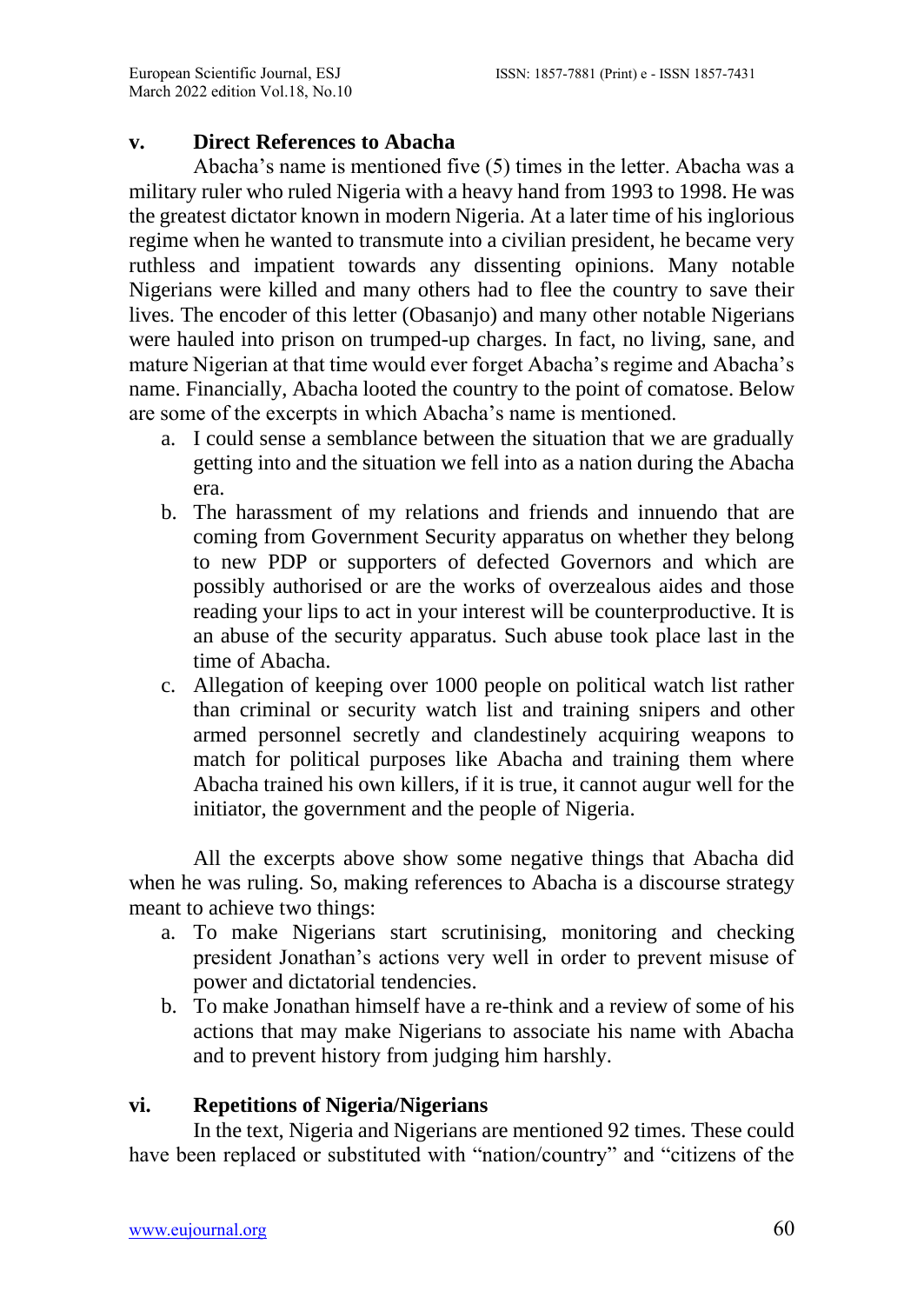country" respectively. Mentioning Nigeria and Nigerians is a discourse strategy meant to show his love and patriotism for the country. These repetitions indicate that the overall concern of the encoder of the letter is Nigeria and Nigerians. Below are examples where Nigeria and Nigerians are strategically mentioned in the text.

- a. I want nothing from you personally except that you run the affairs of **Nigeria** not only to make **Nigeria** good, but to make **Nigeria** great for which I have always pleaded with you and I will always do so. And it is yet to be done for most **Nigerians** to see. (emphasis ours).
- b. My last piece of advice, Mr. President, is that you should learn the lesson of history and do not take **Nigeria** and **Nigerians** for granted. Move away from the culture of denials, cover-ups and proxies and deal honestly, sincerely and transparently with **Nigerians** to regain their trust and confidence. **Nigerians** are no fools…

In the above excerpts, "Nigeria" and "Nigerians" are strategically mentioned to show that Obasanjo's main concerns are Nigeria and Nigerians, hence, a way of informing Nigerians that he wrote this letter in the interest of Nigerians apart from the overall national interest already mentioned.

#### **5. Discussion**

The paper aims at determining the reasons behind Obasanjo's choice and use of certain words and expressions in the letter under study. These different choices have been referred to as discourse strategies adopted for the purpose of releasing certain intentions. In the text under study, Obasanjo uses the phrase "national interest" fifteen times. It has been revealed by Deighton (2017) that "when politicians use the phrase "national interest", they seek to convey a message about the importance of what they are saying". By mentioning national interest with respect to different situations and events as evident in our analysis, Obasanjo probably wishes to achieve three things. The first one is to accuse Jonathan of not taking national interest into consideration in his mode and style of governance. The second one is to glorify himself or show that he is a patriotic Nigeria whose actions and policies have been and will be guided by national interest. Third, Obasanjo wishes to charge Nigerians to allow national interest to guide all their actions.

Another discourse strategy used in the letter is the use of the vocative "Mr. President'' fifteen times for two main reasons. First, it is a strategy to make the president be fully aware that the message or the content of the letter is addressed to him in person and not to the invisible or abstract entity called the "presidency". Second, it is to give the impression that he (Obasanjo) still has maximum respect for Jonathan as the President of the Federal Republic of Nigeria, hence, Obasanjo's repeated use of the exalted title. The third strategy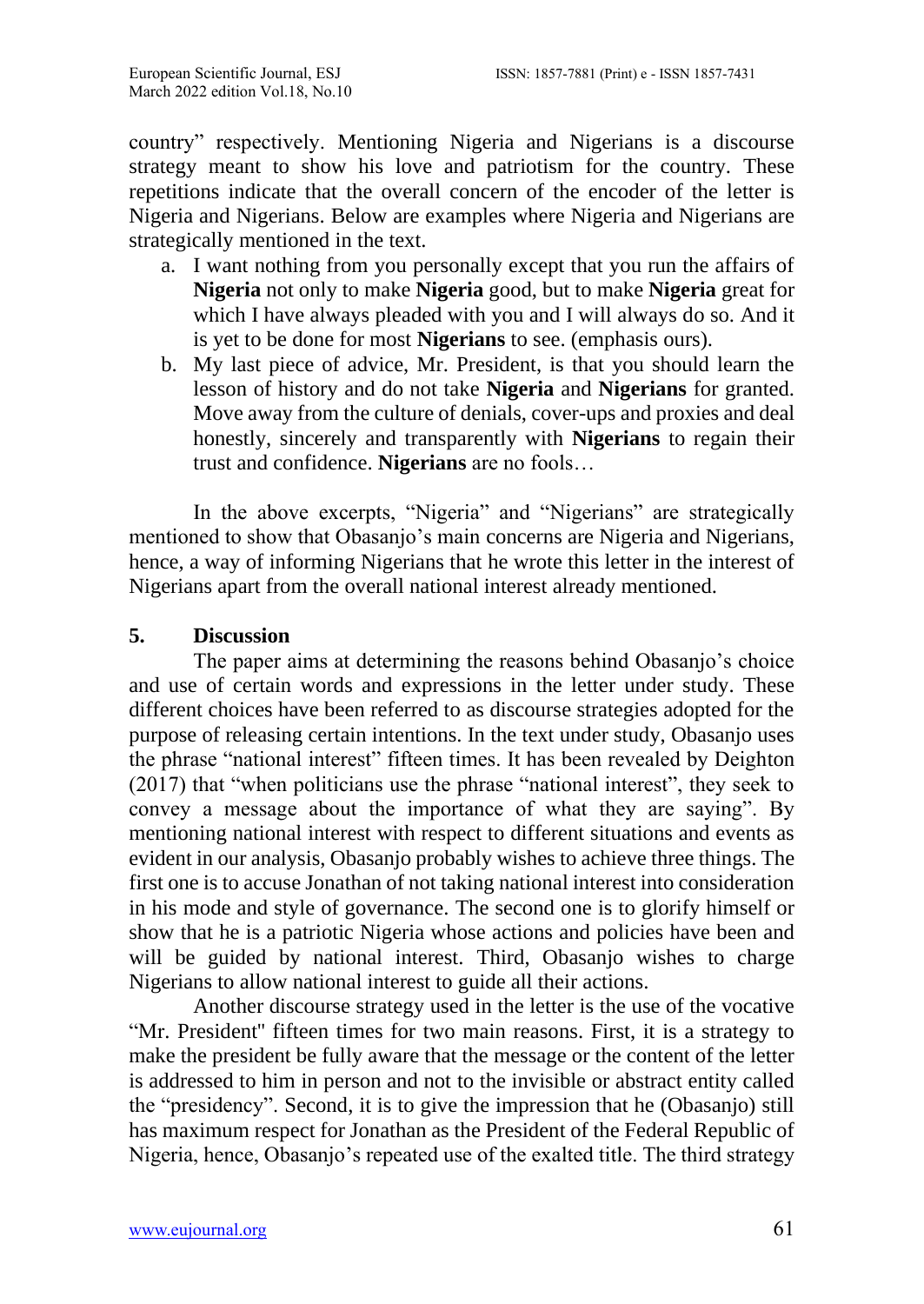identified in the letter is mentioning God several times. Different scholars have interpreted the use of "God" in political texts by politicians differently. For example, Emeka-Nwobia (2016:18) in her work on other Obasanjo's political texts where he mentions God copiously writes that mentioning God "is a major rhetorical strategy utilised by politicians to manipulate their audience". However, Ekhareato and Ambrose (2015) when commenting on the mentioning of God by Obasanjo in the letter under consideration write that Obasanjo's obvious show of piety by mentioning God in the letter is a clear show of power which is implied in the sentences they appear. The authors of this paper disagree with the view of Ekhareato and Ambrose (2015) and align with the position of Emeka-Nwobia that mentioning God by politicians is for manipulative purposes. Emeka-Nwobia (2016:17) says that "manipulation is realised when the listener cannot see the speaker's covered intentions behind what is actually said". The various intentions or manipulative tendencies of Obasanjo in mentioning God copiously in the letter have been discussed under some of the excerpts given in which Obasanjo mentions God. However, the one that catches our attention most is where Obasanjo writes that God is biding His time to dispense justice against corrupt people in power. This is very surprising in that Obasanjo was a former president who knows that there is machinery of the state put in place to deal with corrupt people and fight against injustice. In fact, his administration established The Economic and Financial Crimes Commission (EFCC) and Independent Corrupt Practices Commission (ICPC) to combat corruption and other related offences. In essence, Obasanjo only writes the above in order to warm himself into the hearts of the masses who take solace in the conviction that it is God who will fight for them against the oppressors, exploiters, and the corrupt ones in power. Obasanjo knows that the prayer of an average Nigerian in church or mosque is that God should punish and judge all exploiters and corrupt individuals in government who have made life unbearable to the masses.

Obasanjo also uses the strategy of direct appeals to the president. The appeals take the form of pleading, advising, and begging. The aim of this is to soften Jonathan's heart and make it appear as if he (Obasanjo) is only after the success of Jonathan and his administration as well as the progress of Nigeria in all the areas in which he (Obasanjo) has appealed to Jonathan. Making direct references to Late General Sanni Abacha is also a strategy to warn Jonathan to be careful of how history will judge him after leaving the office; it is also a strategy to warn Nigerians to be watchful of Jonathan's actions before they become something else. Lastly, mentioning Nigeria/Nigerians 92 times in the letter is simply for emotional reasons. Obasanjo uses this strategy to give the impression and the conviction that he dearly loves Nigeria and Nigerians and that the interest of Nigeria and Nigerians is his principal focus in the letter.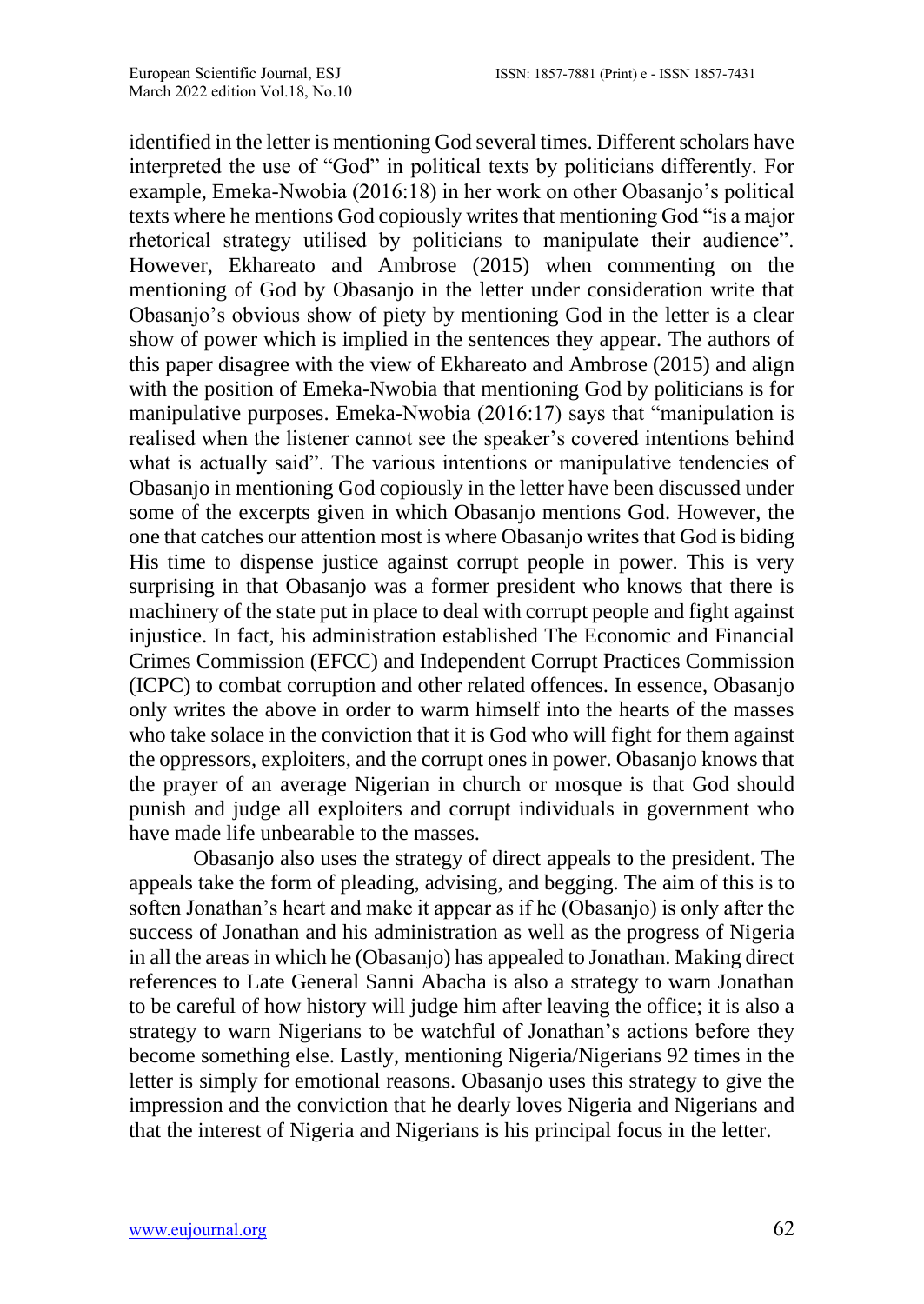#### **Conclusion**

Rozina and Karapetjana (2009:114) write that "it is axiomatic that language plays an essential part in politics because its main function in different political situations is to enable politicians to form structurally stable social relationships". This, probably, may mean that all the discourse strategies adopted by Obasanjo in the letter using the medium of language are to achieve "stable social relationships" with Jonathan on the one hand and the entire Nigerians on the other. For example, making references to "national interest", "God", "Abacha", "Nigeria and Nigerians" copiously in the letter may be to achieve stable social relationships with the majority of Nigerians. On the other hand, the strategy of repeating the enviable title "Mr. President" and the use of appeal discourse strategy may be to achieve "stable social relationship" with Jonathan despite the fact that the letter criticises some aspects of Jonathan's leadership style and administration.

## **References:**

- 1. Ademilokun, M. (2016). Discourse strategies in selected political rally campaigns of the 2011 elections in southwestern Nigeria. *Papers in English and Linguistics (PEL)*. 17 pp. 25 – 54.
- 2. Anaedozie, F. (2015) Season of presidential open letters revisited: Is grand corruption the cancer of Nigeria? A critical reflection. https://eujournal.org> esj>article?Retrieved June 19, 2021.
- 3. Aworo-Okoro, J.O. and Mohammed, U.A. (2016) A speech act analysis of open correspondence between Nigeria's Ex-presidents Olusegun Obasanjo and Goodluck Jonathan. *International Journal of English Language, Literature and Humanities*. iv pp. 576-592.
- 4. Deighton, I. https://blog.politics.ox.ac.uk>national-interest-mean. Retrieved 9/10/2019
- 5. Ekhareafo, O.D. and Ambrose, C.L. (2015) Critical discourse analysis of Obasanjo's letter "Before it is Too Late" to Jonathan. *International Journal of Arts and Humanities (IJAH)* 4. 291-298.
- 6. Emeka-Nwobia, N.U (2016) Political manipulation in Nigerian presidential discourses. *British Journal of English Linguistics*. 4, no. 4. pp12-23.
- 7. Fairclough, N. (2003) *Analysing discourse: Textual analysis for social research*. London. Routledge. https://courses.lumen/earning.com
- 8. Fontaine, L. (2013) Introduction: Choice in contemporary systemic functional theory In Fontaine, L. Bartlett, T. and O Grady G. (Eds) *Systemic functional linguistics*. United Kingdom: Cambridge University Press pp 1-12.
- 9. Halliday, M.A.K (1978) *Language as a social semiotic: The social interpretation of language and meaning*. London: Edward Arnold.